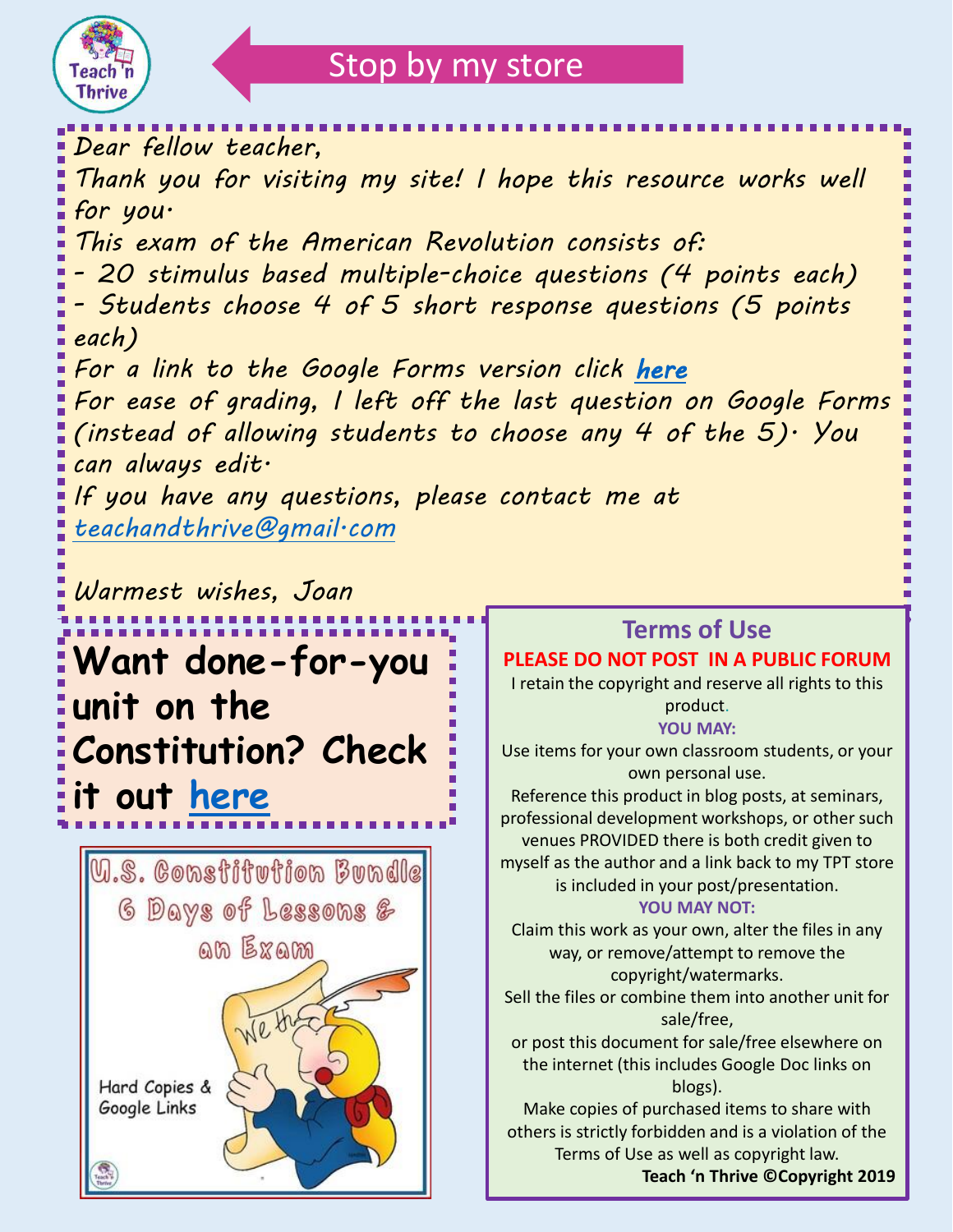#### Exam – The American Revolution Directions: Choose the best answer for each question**.**

- 1. One effect of the Seven Years' War was
- 1. The advent of the Virginia House of Burgesses
- 2 . The colonists suffered millions of casualties

3. The colonies were more self-governed due to salutary neglect

- 4. the French signed the Treaty of Paris
- 2. "No taxation without representation" refers to
- 1. The colonies' inability to vote in Parliament
- 2. Lower tariffs for the southern states
- 3. The colonies inability to admit new states to the union
- 4. New taxes imposed in the southern colonies

3. Which of the following is NOT a cause of the American Revolution?

- 1. The Intolerable Acts
- 2. The Stamp Act
- 3. mercantilism
- 4. capitalism

#### Base your answers to questions 4 and 5 on the following:

"Society in every state is a blessing, but government, even in its best state, is but a necessary evil; in its worst state an intolerable one; for when we suffer or are exposed to the same miseries by a government, which we might expect in a country without government, our calamity is heightened by reflecting that we furnish the means by which we suffer." - Common Sense

4. Which statement best explains Thomas Paine's opinion of government?

- 1. Monarchy is the best form of government
- 2. Governments are unfortunately necessary
- 3. Governments are unnecessary
- 4. Citizens should vote for a government that's not evil

5. The purpose of writing *Common Sense* was

- 1. To publish and send to King George III
- 2. The explain why the colonies should declare independence
- 3. To explain the inadequacies of sovereignty
- 4. To replace King George III with a new monarch
- 6. The Intolerable Acts were a response to
- 1. the Boston Massacre
- 2. the Boston Tea Party
- 3. the Sugar Act
- 4. the Stamp Act

Patrick Henry on the Revolution:

"Is life so dear, or peace so sweet, as to be purchased at the price of chains and slavery? Forbid it, Almighty God! I know not what course others may take; but as for me, give me liberty or give me death!"

7. According to this quote Patrick Henry's sentiments on independence

- 1. reveals he is steadfastly against going to war
- 2. shows his loyalty to the King
- 3. reflects his overall love of life
- 4. states his readiness fight for his freedom
- 8. Henry would NOT agree with the ideas of
- 1. John Locke
- 2. Baron de Montesquieu
- 3. King George
- 4. Thomas Paine
- 9. The initial battle of the American Revolution was
- 1. The Battle of Lexington and Concord
- 2. The Battle of Bunker Hill
- 3. The Battle of Ticonderoga
- 4. The Battle of Fort Hill

10. The battle that is considered a turning point in the revolution because it was a victory for the Patriots was

- 1. The Battle of Fort Hill
- 2. The Battle of Saratoga
- 3. The Battle of Trenton
- 4. The Battle of Yorktown

11. What was the purpose of the Olive Branch Petition?

- 1. An economic initiative among plantation owners
- 2. A petition by the Catholic of Maryland to align with the other colonies
- 3. An attempt by the Continental Congress to make peace with the king
- 4. An example of mercantilism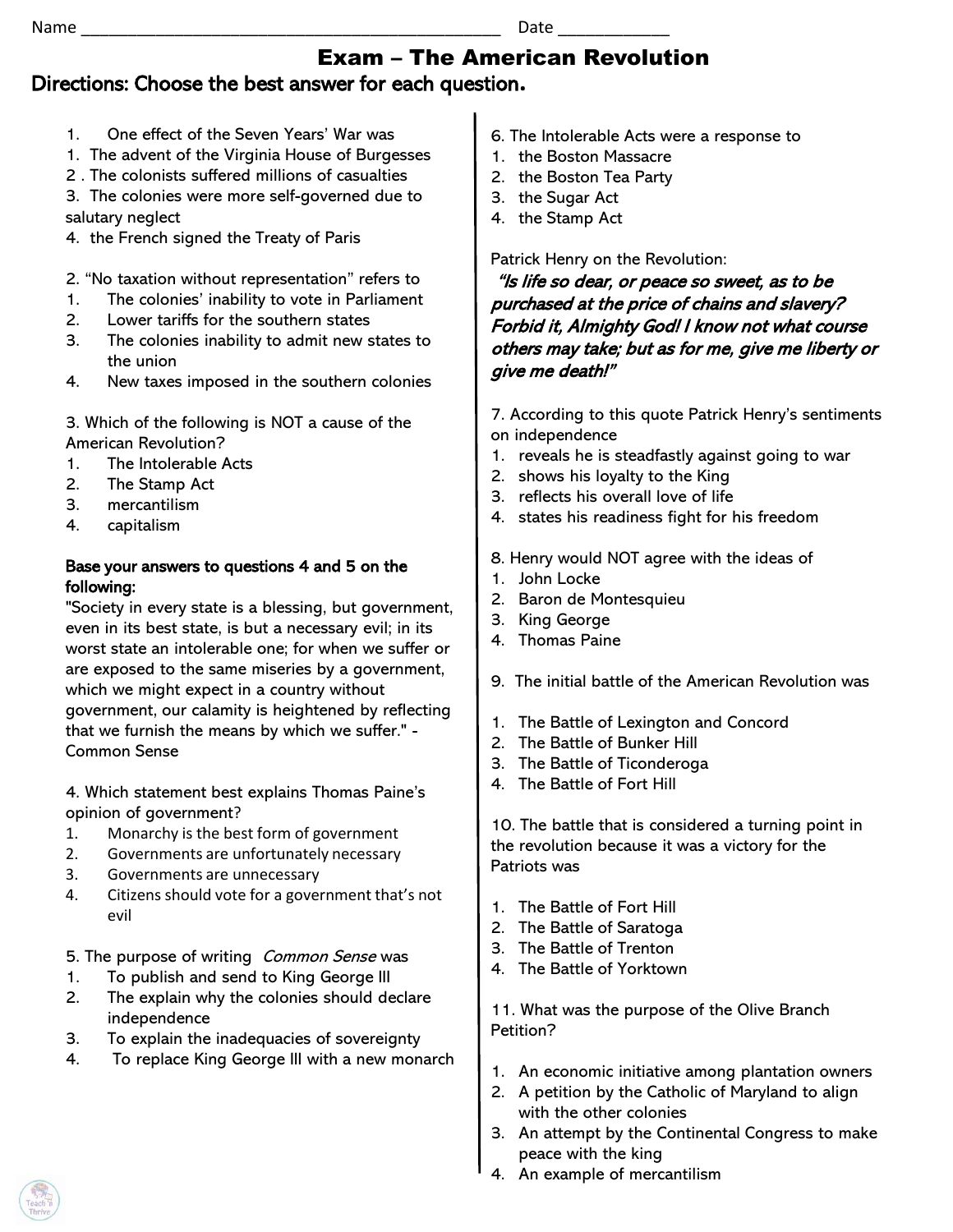Excerpt: Declaration of Independence He has refused his Assent to Laws, the most wholesome and necessary for the public good. He has forbidden his Governors to pass Laws of immediate and pressing importance, unless suspended in their operation till his Assent should be obtained; and when so suspended, he has utterly neglected to attend to them. He has refused to pass other Laws for the accommodation of large districts of people, unless those people would relinquish the right of Representation in the Legislature, a right inestimable to them and formidable to tyrants only.

12. This portion of the Declaration of Independence is

- 1. explaining how a government should be run
- 2. explaining a list of grievances against the king
- 3. calling for representative houses to be repealed
- 4. complaining about the dangers of revolution
- 13. Britain's reaction to this document was
- 1. To send British troops to the colonies and start a war
- 2. to try and compromise with the colonists
- 3. to explain the reasons for the laws placed upon the colonies
- 4. to give in to the colonists' demands
- 14. This document is a turning point because
- 1. Britain's colonies had never before protested against it
- 2. it was the first document authored by Thomas **Jefferson**
- 3. Enlightenment ideas were opposed
- 4. The United States of America was created

15. Which of the following was NOT an advantage held by the British during the American Revolution?

- 1. Superior trained soldiers
- 2. A powerful navy
- 3. In-depth knowledge of the land
- 4. More weapons
- 16. Paul Revere is famous for his
- 1. Bravery during the Battle of Yorktown
- 2. Horseback ride to warn of the British coming
- 3. His fierce resistance to the war
- 4. The publication of his book Common Sense



Boston Massacre

- 17 The event depicted in this picture
- 1. angered colonists because the British fired on unarmed protesters
- 2. was the beginning of the American Revolution
- 3. killed hundreds of innocent people
- 4. was justified in the eyes of the colonists

18. Which group would use this event to call for independence?

- 1. Parliament
- 2. Virginia House of Burgesses
- 3. the Ku Klux Klan
- 4. the Sons of Liberty

"many of these unhappy people may still retain their loyalty, and may be too wise not to see the fatal consequence of this usurpation, and wish to resist it, yet the torrent of violence has been strong enough to compel their acquiescence, till a sufficient force shall appear to support them." King George to Parliament

19. What message is the king sending to Parliament in this speech?

- 1. He is planning on sending troops to attack the colonists
- 2. He is concerned about the violence perpetrated by the colonists
- 3. He is giving in to the colonists' demands
- 4. He is calling back all of the unhappy colonists

20. What group of colonists were against fighting for independence?

- 1. the Sons of Liberty
- 2. the Knights of Columbus
- 3. Loyalists
- 4. Patriots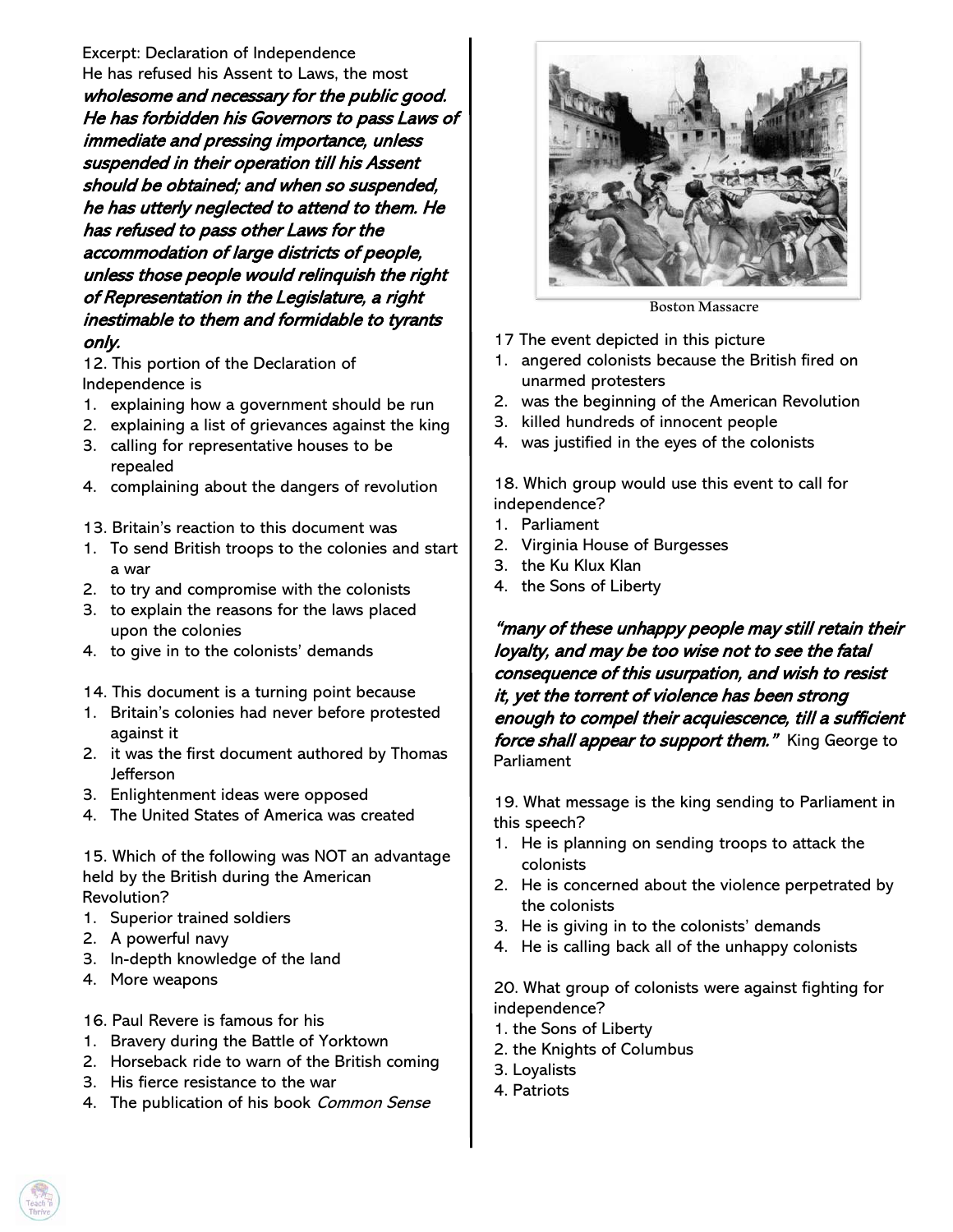### Choose 4 of the following questions. Answer each in paragraph form.

21. Explain the advantages and disadvantages faced by the Patriots.

22. Describe the advantages and disadvantages held by the British during the American Revolution.

23. Identify 3 events that helped lead to the American Revolution.

24. What was the role of the French in the American Revolution?

25. Describe the role of the First and Second Continental Congress.